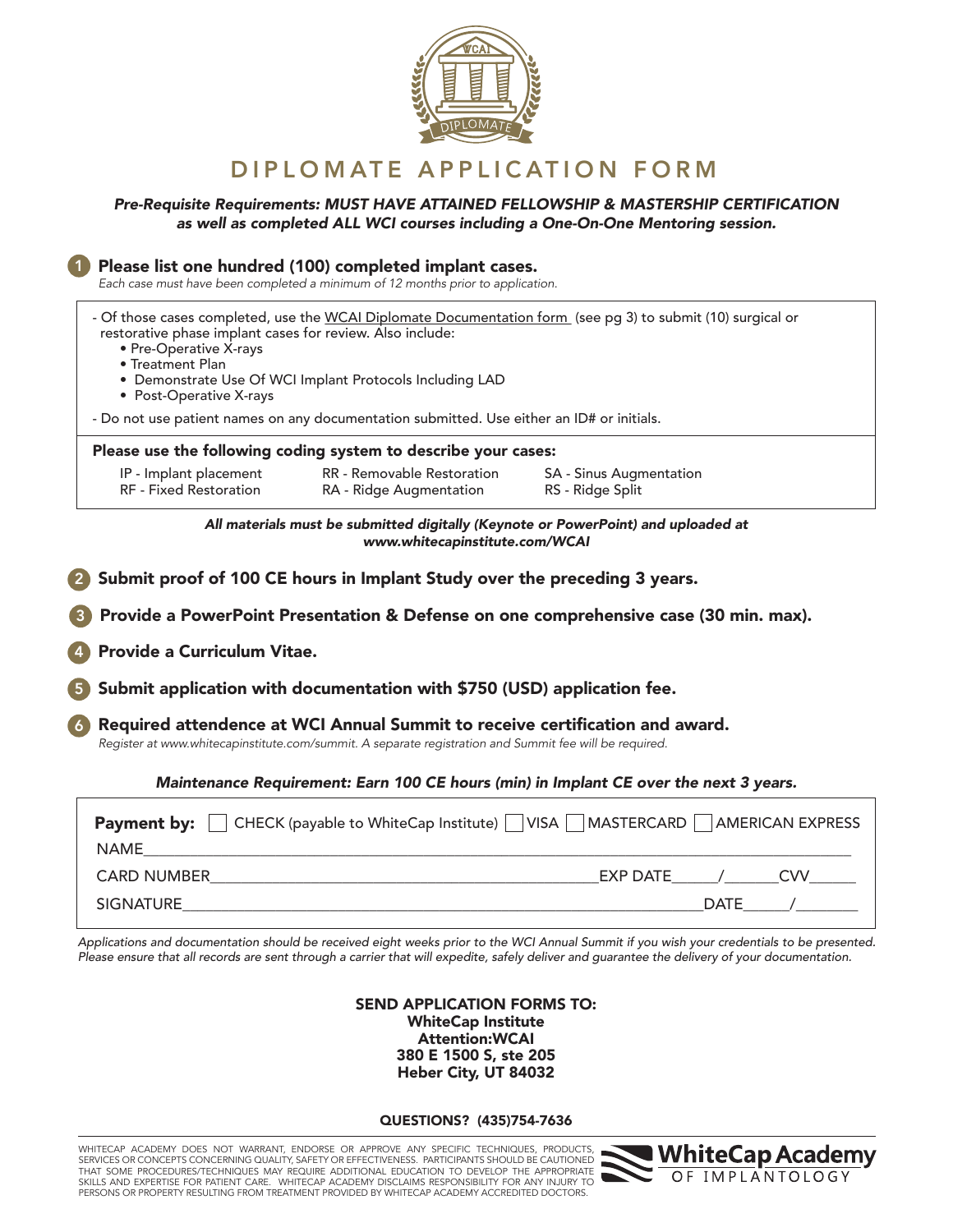

#### DIPLOMATE APPLICATION FORM

NAME\_\_\_\_\_\_\_\_\_\_\_\_\_\_\_\_\_\_\_\_\_\_\_\_\_\_\_\_\_\_\_\_\_\_\_\_\_\_\_\_\_\_\_\_\_\_DATE\_\_\_\_\_\_\_\_\_\_\_\_\_\_\_\_

*PLEASE TYPE OR PRINT*

DEGREES \_\_\_\_\_\_\_\_\_\_\_\_\_\_\_\_\_\_\_\_\_\_\_\_\_\_\_\_\_\_\_\_\_\_\_\_\_\_\_\_\_\_\_\_\_\_\_\_\_\_\_\_\_\_\_\_\_\_\_\_\_\_\_\_\_\_\_\_\_\_\_\_\_\_\_\_\_\_\_\_\_\_\_\_\_\_\_\_\_\_\_\_\_

|           | <b>ADDRESS</b>                               | <b>CITY</b>                             | <b>STATE</b>       | ZIP            | <b>COUNTRY</b> |  |  |  |  |
|-----------|----------------------------------------------|-----------------------------------------|--------------------|----------------|----------------|--|--|--|--|
| OFFICE    |                                              |                                         |                    |                |                |  |  |  |  |
|           | <b>PHONE</b>                                 |                                         | <b>FAX</b>         |                |                |  |  |  |  |
|           |                                              | WWW.                                    |                    |                |                |  |  |  |  |
|           | <b>EMAIL ADDRESS</b>                         |                                         | <b>WEB ADDRESS</b> |                |                |  |  |  |  |
|           |                                              |                                         |                    |                |                |  |  |  |  |
|           |                                              |                                         |                    |                |                |  |  |  |  |
| HOME      | <b>ADDRESS</b>                               | <b>CITY</b>                             | <b>STATE</b>       | ZIP            | <b>COUNTRY</b> |  |  |  |  |
|           |                                              |                                         |                    |                |                |  |  |  |  |
|           | <b>PHONE</b>                                 | <b>BIRTHDATE</b>                        |                    | PLACE OF BIRTH |                |  |  |  |  |
|           |                                              |                                         |                    |                |                |  |  |  |  |
|           |                                              |                                         |                    |                |                |  |  |  |  |
|           | PREDENTAL   NAME OF COLLEGE/UNIVERSITY       | <b>GRADUATION DATE</b><br><b>DEGREE</b> |                    |                |                |  |  |  |  |
| EDUCATION |                                              |                                         |                    |                |                |  |  |  |  |
|           | DENTAL   NAME OF COLLEGE/UNIVERSITY          | <b>GRADUATION DATE</b><br><b>DEGREE</b> |                    |                |                |  |  |  |  |
|           |                                              |                                         |                    |                |                |  |  |  |  |
|           | <b>GRADUATE   NAME OF COLLEGE/UNIVERSITY</b> | <b>GRADUATION DATE</b>                  |                    |                | <b>DEGREE</b>  |  |  |  |  |

| <b>COUNTRY OF LICENSURE</b> | LICENSE # |
|-----------------------------|-----------|
|                             |           |
| SPECIALTY                   | AGD#      |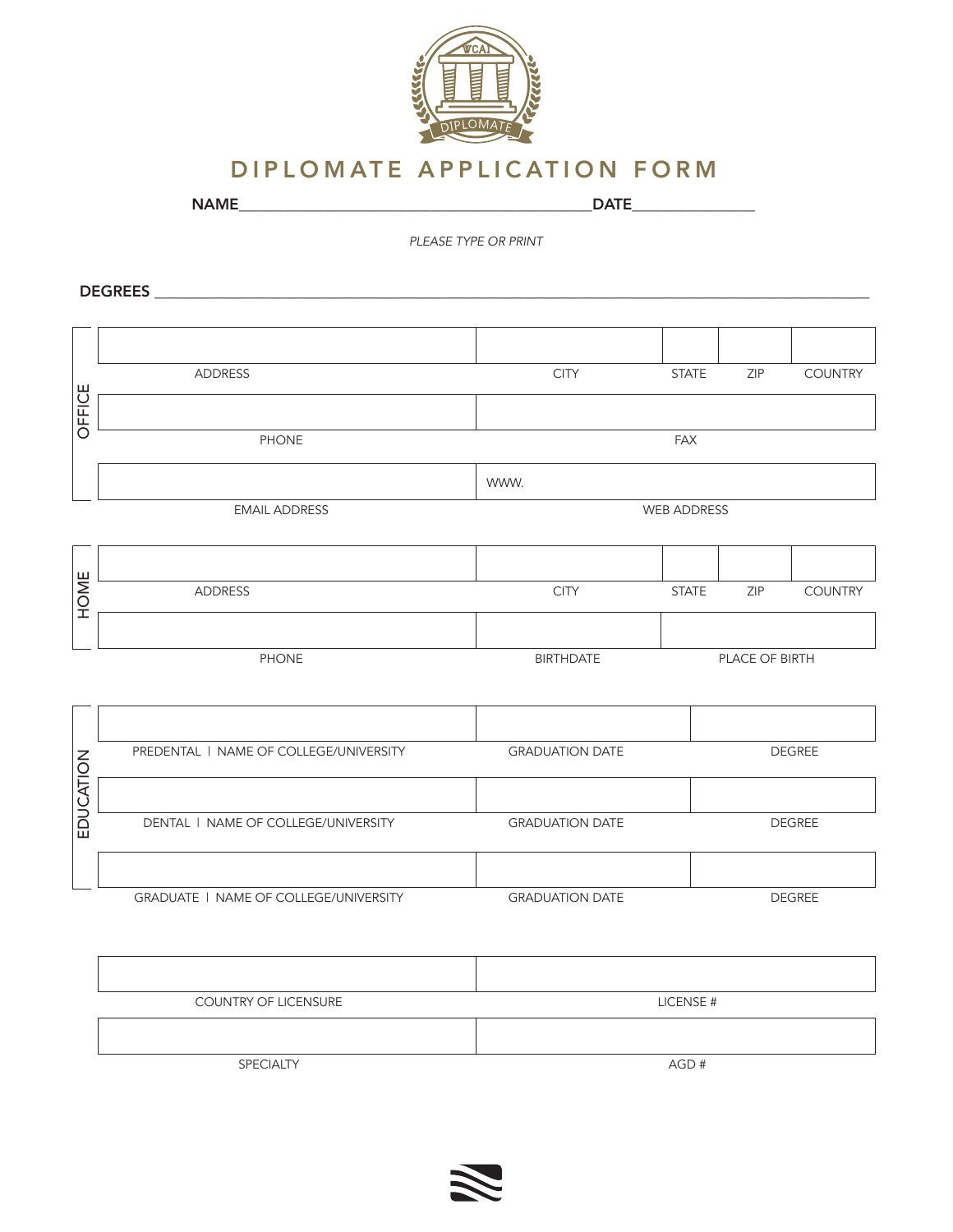

|                         | Patient's ID# Maxillary/ Date Implant<br>or Initials Mandibular Implant(s) Brand<br>Arch Placed |  | Type Of<br>Procedure |  | Date of Date Type of<br>Uncovery Restored Restoration | Dental<br>Lab |
|-------------------------|-------------------------------------------------------------------------------------------------|--|----------------------|--|-------------------------------------------------------|---------------|
| $\mathbf{1}$            |                                                                                                 |  |                      |  |                                                       |               |
| $\mathbf 2$             |                                                                                                 |  |                      |  |                                                       |               |
| $\mathbf{3}$            |                                                                                                 |  |                      |  |                                                       |               |
| $\overline{\mathbf{4}}$ |                                                                                                 |  |                      |  |                                                       |               |
| $\overline{5}$          |                                                                                                 |  |                      |  |                                                       |               |
| $\pmb{6}$               |                                                                                                 |  |                      |  |                                                       |               |
| $\overline{7}$          |                                                                                                 |  |                      |  |                                                       |               |
| $\bf 8$                 |                                                                                                 |  |                      |  |                                                       |               |
| 9                       |                                                                                                 |  |                      |  |                                                       |               |
| 10                      |                                                                                                 |  |                      |  |                                                       |               |
| 11                      |                                                                                                 |  |                      |  |                                                       |               |
| 12                      |                                                                                                 |  |                      |  |                                                       |               |
| 13                      |                                                                                                 |  |                      |  |                                                       |               |
| 14                      |                                                                                                 |  |                      |  |                                                       |               |
| 15                      |                                                                                                 |  |                      |  |                                                       |               |
| 16                      |                                                                                                 |  |                      |  |                                                       |               |
| 17                      |                                                                                                 |  |                      |  |                                                       |               |
| 18                      |                                                                                                 |  |                      |  |                                                       |               |
| 19                      |                                                                                                 |  |                      |  |                                                       |               |
| 20                      |                                                                                                 |  |                      |  |                                                       |               |

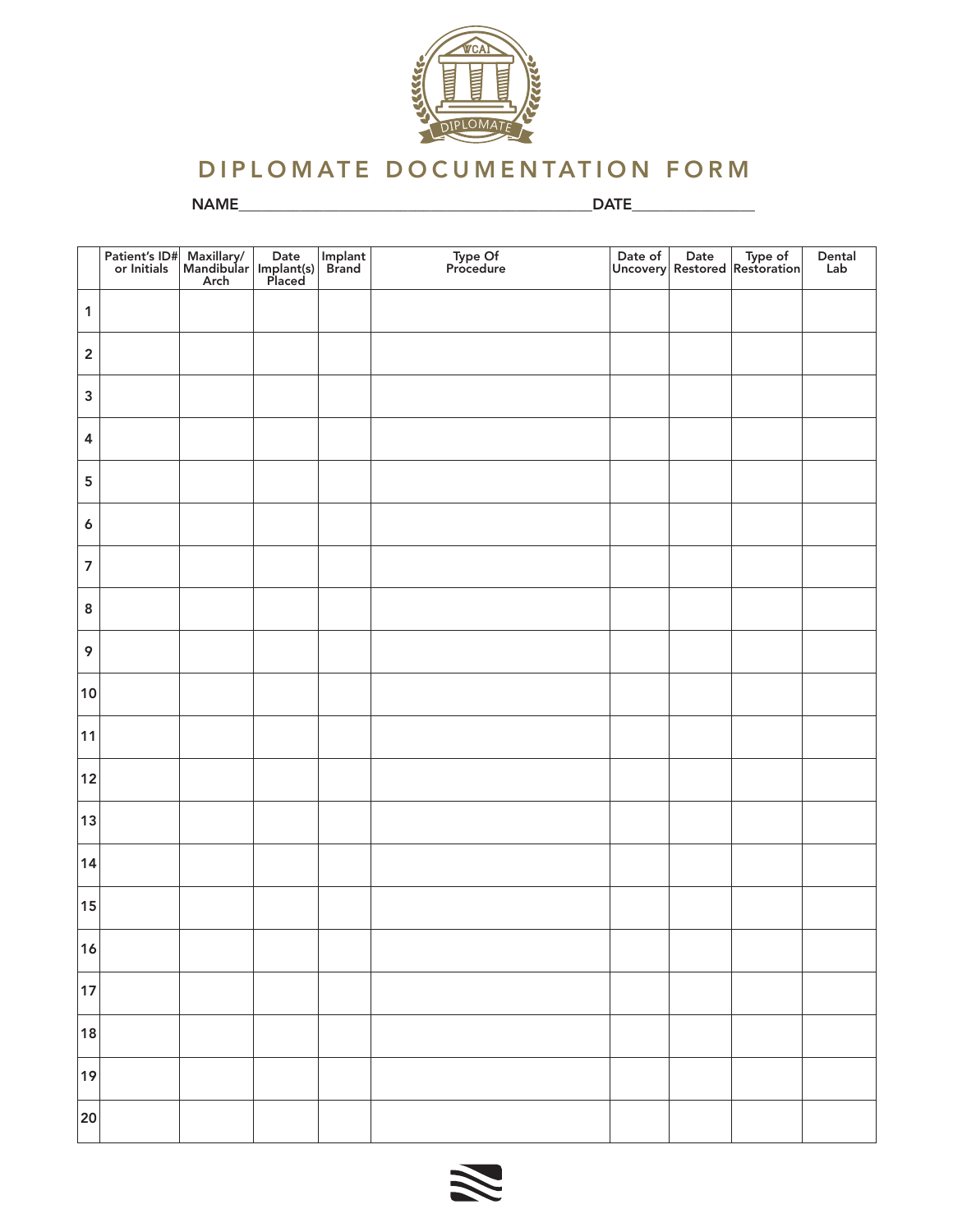

|    | Patient's ID#<br>or Initials | Maxillary/ Date Implant<br>Mandibular Implant(s) Brand<br>Arch Placed |  | Type Of<br>Procedure |  | Date of Date Type of<br>Uncovery Restored Restoration | Dental<br>Lab |
|----|------------------------------|-----------------------------------------------------------------------|--|----------------------|--|-------------------------------------------------------|---------------|
| 21 |                              |                                                                       |  |                      |  |                                                       |               |
| 22 |                              |                                                                       |  |                      |  |                                                       |               |
| 23 |                              |                                                                       |  |                      |  |                                                       |               |
| 24 |                              |                                                                       |  |                      |  |                                                       |               |
| 25 |                              |                                                                       |  |                      |  |                                                       |               |
| 26 |                              |                                                                       |  |                      |  |                                                       |               |
| 27 |                              |                                                                       |  |                      |  |                                                       |               |
| 28 |                              |                                                                       |  |                      |  |                                                       |               |
| 29 |                              |                                                                       |  |                      |  |                                                       |               |
| 30 |                              |                                                                       |  |                      |  |                                                       |               |
| 31 |                              |                                                                       |  |                      |  |                                                       |               |
| 32 |                              |                                                                       |  |                      |  |                                                       |               |
| 33 |                              |                                                                       |  |                      |  |                                                       |               |
| 34 |                              |                                                                       |  |                      |  |                                                       |               |
| 35 |                              |                                                                       |  |                      |  |                                                       |               |
| 36 |                              |                                                                       |  |                      |  |                                                       |               |
| 37 |                              |                                                                       |  |                      |  |                                                       |               |
| 38 |                              |                                                                       |  |                      |  |                                                       |               |
| 39 |                              |                                                                       |  |                      |  |                                                       |               |
| 40 |                              |                                                                       |  |                      |  |                                                       |               |

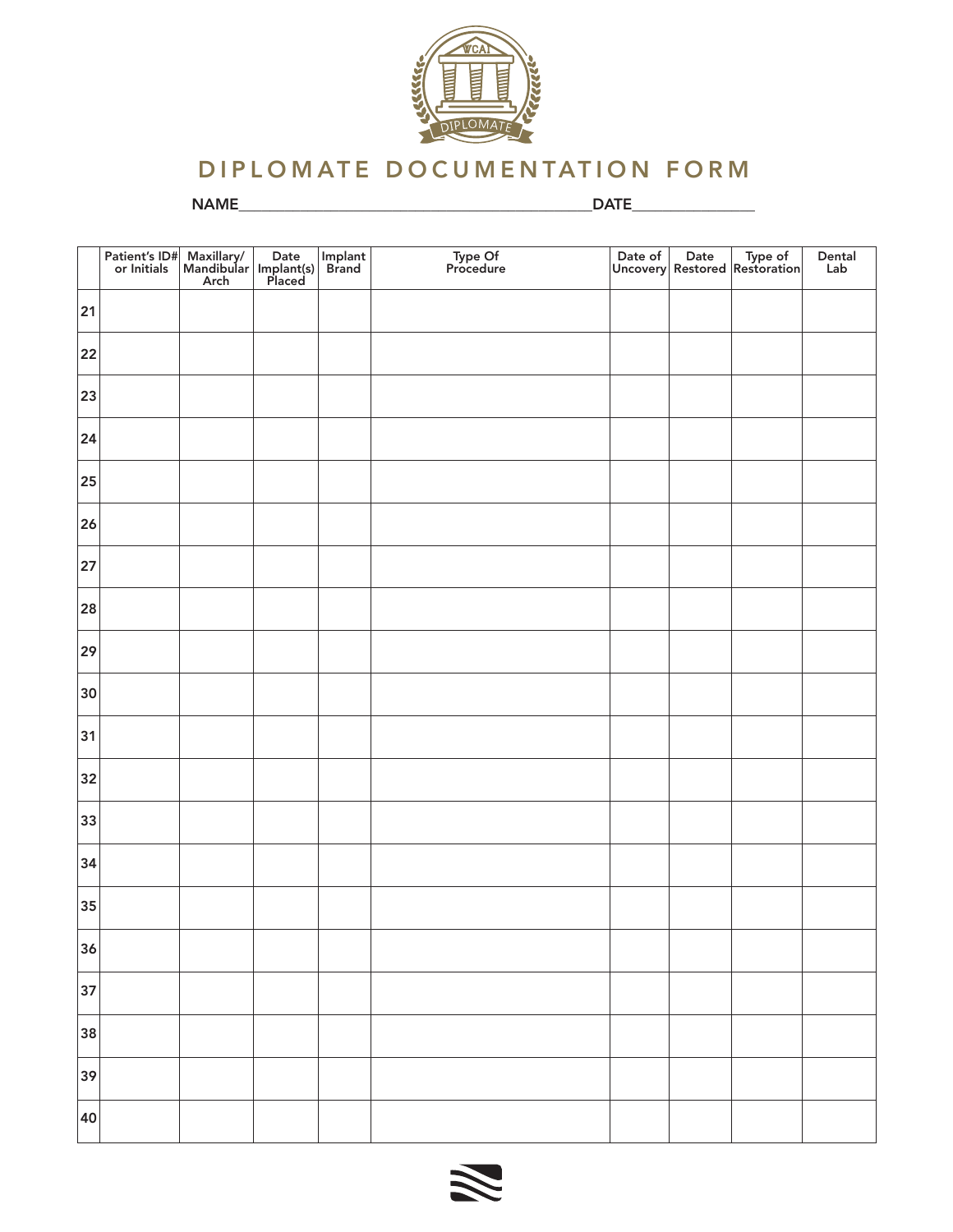

|    | Patient's ID#<br>or Initials | Maxillary/ Date Implant<br>Mandibular Implant(s) Brand<br>Arch Placed |  | Type Of<br>Procedure |  | Date of Date Type of<br>Uncovery Restored Restoration | Dental<br>Lab |
|----|------------------------------|-----------------------------------------------------------------------|--|----------------------|--|-------------------------------------------------------|---------------|
| 41 |                              |                                                                       |  |                      |  |                                                       |               |
| 42 |                              |                                                                       |  |                      |  |                                                       |               |
| 43 |                              |                                                                       |  |                      |  |                                                       |               |
| 44 |                              |                                                                       |  |                      |  |                                                       |               |
| 45 |                              |                                                                       |  |                      |  |                                                       |               |
| 46 |                              |                                                                       |  |                      |  |                                                       |               |
| 47 |                              |                                                                       |  |                      |  |                                                       |               |
| 48 |                              |                                                                       |  |                      |  |                                                       |               |
| 49 |                              |                                                                       |  |                      |  |                                                       |               |
| 50 |                              |                                                                       |  |                      |  |                                                       |               |
| 51 |                              |                                                                       |  |                      |  |                                                       |               |
| 52 |                              |                                                                       |  |                      |  |                                                       |               |
| 53 |                              |                                                                       |  |                      |  |                                                       |               |
| 54 |                              |                                                                       |  |                      |  |                                                       |               |
| 55 |                              |                                                                       |  |                      |  |                                                       |               |
| 56 |                              |                                                                       |  |                      |  |                                                       |               |
| 57 |                              |                                                                       |  |                      |  |                                                       |               |
| 58 |                              |                                                                       |  |                      |  |                                                       |               |
| 59 |                              |                                                                       |  |                      |  |                                                       |               |
| 60 |                              |                                                                       |  |                      |  |                                                       |               |

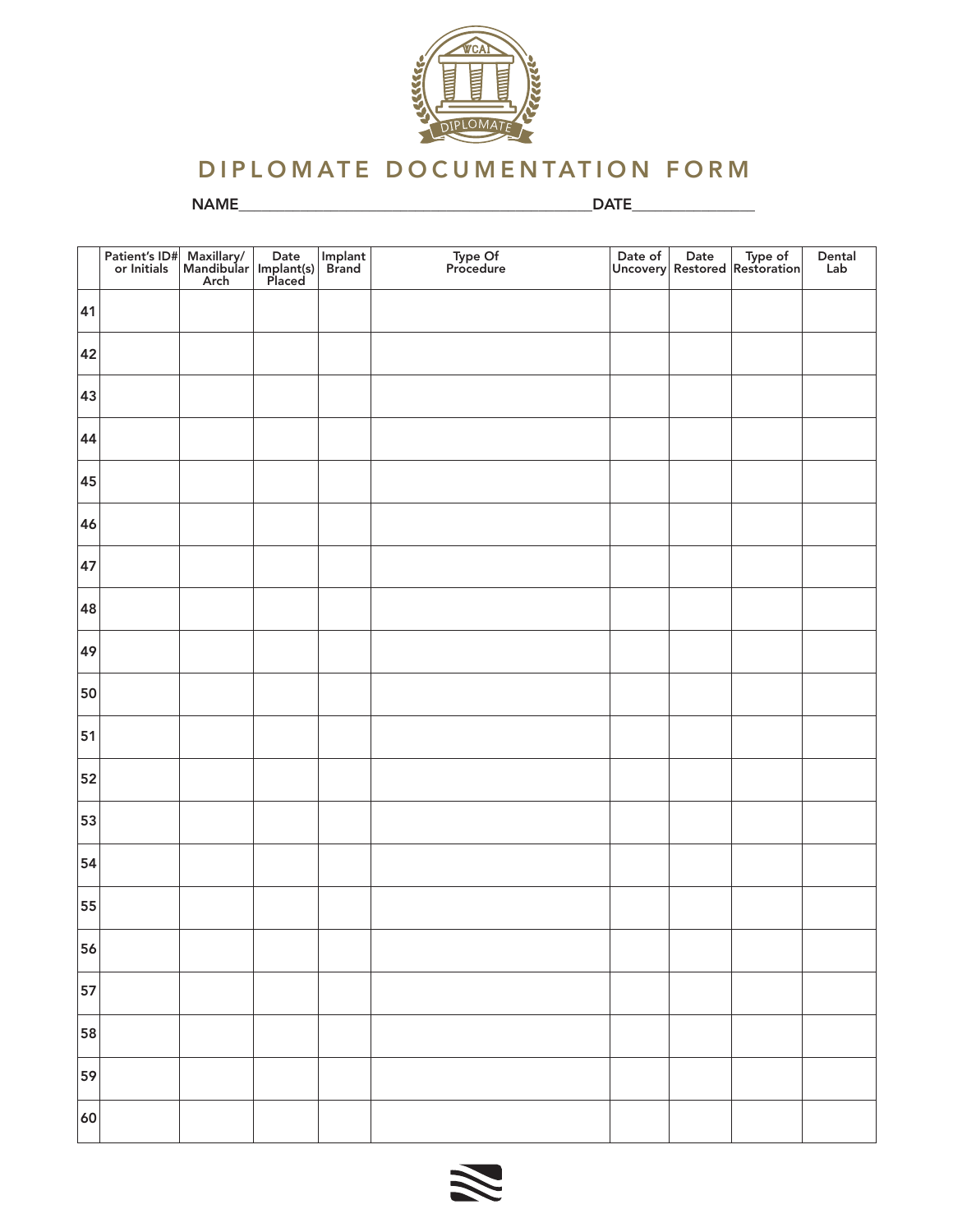

|    | Patient's ID#<br>or Initials | Maxillary/<br>Mandibular Implant(s)<br>Arch Placed | Implant<br>Brand | Type Of<br>Procedure |  | Date of Date Type of<br>Uncovery Restored Restoration | Dental<br>Lab |
|----|------------------------------|----------------------------------------------------|------------------|----------------------|--|-------------------------------------------------------|---------------|
| 61 |                              |                                                    |                  |                      |  |                                                       |               |
| 62 |                              |                                                    |                  |                      |  |                                                       |               |
| 63 |                              |                                                    |                  |                      |  |                                                       |               |
| 64 |                              |                                                    |                  |                      |  |                                                       |               |
| 65 |                              |                                                    |                  |                      |  |                                                       |               |
| 66 |                              |                                                    |                  |                      |  |                                                       |               |
| 67 |                              |                                                    |                  |                      |  |                                                       |               |
| 68 |                              |                                                    |                  |                      |  |                                                       |               |
| 69 |                              |                                                    |                  |                      |  |                                                       |               |
| 70 |                              |                                                    |                  |                      |  |                                                       |               |
| 71 |                              |                                                    |                  |                      |  |                                                       |               |
| 72 |                              |                                                    |                  |                      |  |                                                       |               |
| 73 |                              |                                                    |                  |                      |  |                                                       |               |
| 74 |                              |                                                    |                  |                      |  |                                                       |               |
| 75 |                              |                                                    |                  |                      |  |                                                       |               |
| 76 |                              |                                                    |                  |                      |  |                                                       |               |
| 77 |                              |                                                    |                  |                      |  |                                                       |               |
| 78 |                              |                                                    |                  |                      |  |                                                       |               |
| 79 |                              |                                                    |                  |                      |  |                                                       |               |
| 80 |                              |                                                    |                  |                      |  |                                                       |               |